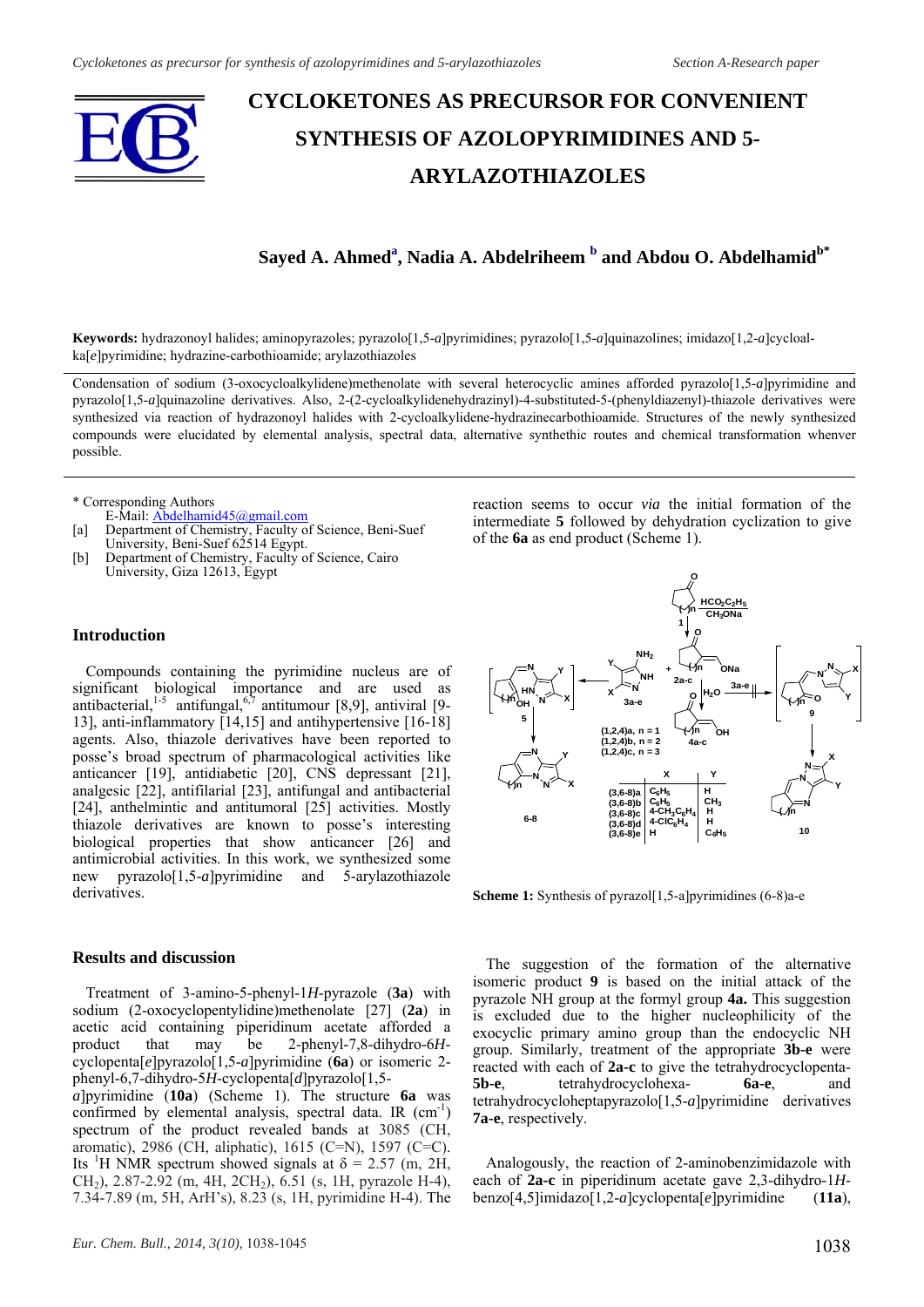1,2,3,4-tetrahydrobenzo[4,5]imidazo[1,2*-a*]quinazoline (**11b**) and 2,3,4,5-tetrahydro-*1*H-benzo[4,5]imidazo[1,2 *a*]cyclohepta[*e*]pyrimidine (**11c**), respectively (Scheme 2).



**Scheme 2.** Imidazo[1,2-a]cyclopenta[*e*]pyrimidine **11a**, imidazo[1,2-a]quinazoline 11b and imidazo[1,2-a]cyclohepta[*e*]pyrimidine **11c**.

Next, we studied the reactions of hydrazonoyl halides with 2-cycloalkylidene-hydrazinecarbothioamide [28] **13a-c**. Thus, reaction of compound **13a** reacted with 2-oxo-*N'*, 2 diphenylacetohydrazonoyl bromide (**14a**) in ethanol in presence of catalytically amount of triethylamine gave one isolable product evidenced by *tlc* that proved to be 2-(2 cyclopentylidenehydrazinyl)-4-phenyl-5-(phenyldiazenyl) thiazole (**20a**) (Scheme 3). Structure of **20a** was confirmed by elemental analysis, spectral data and alternative synthesis. For example, IR spectrum its exhibit revealed band at 3320  $(NH)$ , it show no of any CO group. <sup>1</sup>H NMR showed signals at  $\delta$  1.56-1.60 (m, 4H, 2CH<sub>2</sub>), 2.13-2.25 (m, 4H, 2CH<sub>2</sub>), 7.33-7.98 (m, 10H, ArH's) and 9.08 (s, br., 1H, NH). Moreover, **24a** [29], which was prepared via reaction of ωbromoacetophenone (**23**) with **13a** in ethanol, was reacted with benzendiazonium chloride in ethanolic sodium acetate at  $0^{\circ}$ C afforded product identical in all aspect (mp., mixed mp. and spectra) with **20a** (Scheme 3).

Two possible pathways can account for the formation **20a**  via 1,3-addition of the thiol tautomer of **13** to the nitriliimine **15**, (generated in situ from hydrazonoyl halide **14a** and triethylamine), to form the thiohydrazonate ester **19a**, which undergoes dehydrative cyclization to yield **20a**. The formations of **19** and **20** are similar to the reaction of hydrazonoyl chloride with 1-phenyl-1,4-dihydrotetrazole-5 thione [30] and 5-phenyl-1,3,4-thiadiazole-2(3*H*)-thione [31] or 1,3-cycloaddition of nitrilimine **15** to C=S double bond of **13a** can give directly **16**. The latter intermediate **16**  was converted to **17a,** by loss one molecule of ammonia (Scheme 3). The latter pathway was ruled out on the base of IR,  ${}^{1}$ H NMR and alternative synthetic route.<sup>32</sup>

Similarly, the appropriate **13a-c** reacted with each of hydrazonoyl halides **14a,b** and ω-bromoacetophenone in ethanol gave **(20-22)a-d** and **24a-c** (Scheme 3).

Finally, reaction of sodium 3-oxo-3-phenylprop-1-en-1 olate was reacted with thiosemicarbazide (**12**) in acetic acid containing piperidinum acetate afforded 2,2'-(1 phenylpropane-1,3-diylidene)bis(hydrazinecarbothioamide) (**25**) and not 3-phenyl-1*H*-pyrazole-1-carbothioamide (**26**) according to mp. and reaction of benzoylacetaldehyde with thiosemicarbazide [33]. Treatment of compound **25** was reacted with the appropriate hydrazonoyl halides afforded 4 phenyl-2-(2-(1-phenyl-3-(4-phenyl-5-(phenyldiazenyl)thiazol-2-yl)diazenyl)allylidene)-hydrazinyl)-5-(phenyldiazenyl) thiazole (**30a**) (Scheme 4).



**Scheme 3:** 2-(2-Cycloalkylidenehydrazinyl)-4,5-disubstituted thiazoles (20-22)a-d



**Scheme 4**: Synthesis of thiazoles **30a** and **30b**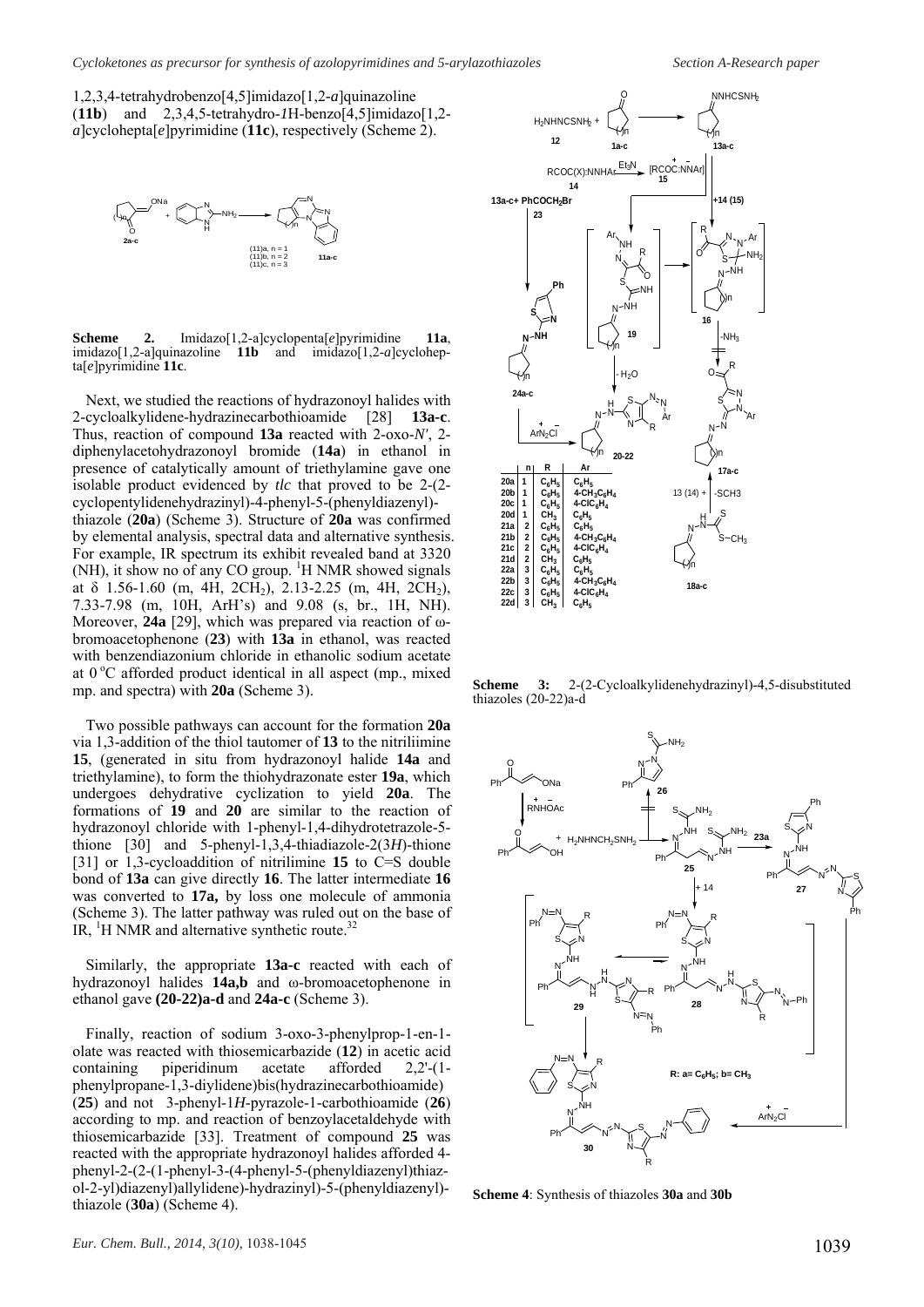Structure of **30a** was confirmed by elemental analysis, spectral data and alternative synthetic route. Thus, treatment of 4-phenyl-2-(2-(-1-phenyl-3-(4-phenyl-5-phenylthiazol-2 yl)diazenyl)allylidene)hydrazin-yl)thiazole (**27a**), which obtained by reaction of **25** with ω-bromoacetophenone, with benzenediazonium chloride ethanolic sodium acetate solution at  $0-5$  °C afforded product identical in all aspect (mp., mixed mp. and spectra) with **30a**.

#### **Experimental**

All melting points were determined on an electrothermal apparatus and are uncorrected. IR spectra were recorded (KBr discs) on a Shimadzu FT-IR 8201 PC spectrophotometer. NMR spectra were recorded in CDCl<sub>3</sub> and  $(CD_3)$ <sub>2</sub>SO solutions on a JNM-LA 400 FT-NMR system and a Varian Gemini 300 MHz spectrometer and chemical shifts are expressed in  $\delta$  ppm units using TMS as an internal reference. Mass spectra were recorded on a GC-MS QP1000 EX Shimadzu. Elemental analyses were carried out at the Microanalytical Center of Cairo University. Sodium (2 oxocycloalkylidine)methenolate [27] (**2a-c**), 2 cycloalklidenehydrazinecarbothioamide [28] **13a-c**, and hydrazonoyl halides [34,35] **14,** methyl 2 cyclopentylidenehydrazine-1-carbodithioate **(18)** [36] were synthesized as previously reported.

### **Synthesis of pyrazolo[1,5-***a***]pyrimidines (6-8)a-e, benzo[4,5]imidazo[1,2-***a***]cyclopenta[***e***]pyrimidine 11a, benzo[4,5]imidazo- [1,2-***a***]quinazoline 11b and benzo[4,5]imidazo[1,2-***a***]cyclohepta[***e***]pyrimidine 11c.**

A solution of sodium salt of (2-oxocycloalkylidine) methanolates **2a-c** (0.01 mol), aminopyrazoles, aminobenzimidazole (0.01 mol) and piperidine acetate (1 ml) in  $H<sub>2</sub>O$  (3 ml) was refluxed for 15 minutes. Acetic acid (1.5 ml) was added to the hot solution. The solid product was filtered off and recrystallized from ethanol to give **(5- 7)a-e, 11a, 11b and 11c.** 

#### **2-Phenyl-7,8-dihydro-6***H***-cyclopenta[***e***]pyrazolo[1,5-***a***]pyrimidine (6a)**

This compound was obtained as yellow solid (78 %). m.p. 185-86 °C. IR (KBr): 3085 (CH, aromatic), 2986 (CH, aliphatic), 1615 (C=N), 1597 (C=C) cm<sup>-1</sup>. MS (EI, 70 eV)  $m/\overline{z}$ : 235 (M+). <sup>1</sup>H NMR (400 MHz, CDCl<sub>3</sub>)  $\delta$  = 2.57 (m, 2H,  $CH<sub>2</sub>$ ), 2.87-2.92 (m, 4H, 2CH<sub>2</sub>), 6.51 (s, 1H, pyrazole H-4), 7.34-7.89 (m, 5H, ArH's), 8.23 (s, 1H, pyrimidine H-4). 13C NMR δ = 21.87, 28.74, 30.62, 100.45, 118.77, 127.62, 128.23, 130.19, 133.18, 143.57, 144.47, 150.75, 154.66. Anal. Calcd for C<sub>15</sub>H<sub>13</sub>N<sub>3</sub>: C, 76.57; H, 5.57; N, 17.86 Found: C, 76.47; H, 5.53; N, 17.93

#### **3-Methyl-2-phenyl-7,8-dihydro-6***H***-cyclopenta[***e***]pyrazolo[1,5** *a***]pyrimidine (6b)**

This compound was obtained as yellow solid (72 %). m.p. 165-66 °C. IR (KBr): 3080 (CH, aromatic), 2987 (CH, aliphatic), 1620 (C=N), 1595 (C=C) cm<sup>-1</sup>. MS (EI, 70 eV)  $m/z$ : 249 (M+). <sup>1</sup>H NMR (400 MHz, CDCl<sub>3</sub>)  $\delta$  = 2.20 (s, 3H, CH<sub>3</sub>), 2.57 (m, 2H, CH<sub>2</sub>), 2.87-2.92 (m, 4H, 2CH<sub>2</sub>), 7.34-7.89 (m, 5H, ArH's), 8.23 (s, 1H, pyrimidine H-4). 13C NMR  $\delta$  = 8.12, 21.43, 28.74, 30.62, 106.27, 118.86, 128.67, 128.75, 128.99, 132.12, 135.23, 143.90, 148.57, 152.34. Anal. Calcd for  $C_{16}H_{15}N_3$ : C, 77.08; H, 6.06; N, 16.85. Found: C16H15N3 (249.31); C, 77.15; H, 6.20; N, 16.97

#### **2-(p-Tolyl)-7,8-dihydro-6***H***-cyclopenta[***e***]pyrazolo[1,5-***a***]pyrimidine (6c)**

This compound was obtained as yellow solid (77 %). m.p. 190-92 °C. IR (KBr): 3057 (CH, aromatic), 2984 (CH, aliphatic), 1618 (C=N), 1595 (C=C) cm<sup>-1</sup>. MS (EI, 70 eV)  $m/z$ : 249 (M+). <sup>1</sup>H NMR (400 MHz, CDCl<sub>3</sub>)  $\delta$  = 2.30 (s, 3H, CH<sub>3</sub>), 2.64-2.69 (m, 2H, CH<sub>2</sub>), 3.16-3.18 (t, 2H,  $J = 4$  Hz, CH2), 3.62-3.68 (m, 2H, CH2), 6.47 (s, 1H, pyrazole H-4), 7.34-7.36 (d, 2H,  $J = 4$  Hz, ArH's), 7.81-7.83 (d, 2H,  $J = 4$ Hz, ArH's), 8.34 (s, 1H, pyrimidine H-4); <sup>13</sup>C NMR  $\delta$  = 21.43, 21.77, 28.74, 30.48, 100.42, 118.44, 128.27, 130.56, 132.27, 136.20, 142.27, 143.45, 149.99, 152.14. Anal. Calcd for  $C_{16}H_{15}N_3$ ; C, 77.08; H, 6.06; N, 16.85. Found: C, 77.11; H, 6.17; N, 17.00.

#### **2-(p-Chlorophenyl)-7,8-dihydro-6***H***-cyclopenta[***e***]pyrazolo[1,5** *a***]pyrimidine (6d)**

This compound was obtained as yellow solid (72 %). m.p. 175-77 °C. IR (KBr): 3069 (CH, aromatic), 2985 (CH, aliphatic), 1620 (C=N), 1600 (C=C) cm<sup>-1</sup>. MS (EI, 70 eV)  $m/z$ : 269 (M+), 271 (M+2). <sup>1</sup>H NMR (400 MHz, CDCl<sub>3</sub>) δ = 2.64-2.69 (m, 2H, CH<sub>2</sub>), 3.16-3.18 (t, 2H,  $J = 4$  Hz, CH<sub>2</sub>), 3.62-3.68 (m, 2H, CH2), 6.47 (s, 1H, pyrazole H-4), 7.54- 7.56 (d, 2H, *J* = 4 Hz, ArH's), 7.80-7.82 (d, 2H, *J* = 4 Hz, ArH's), 8.30 (s, 1H, pyrimidine H-4); <sup>13</sup>C NMR  $\delta$  = 21.43, 28.57, 30.42, 100.32, 118.48, 128.75, 130.95, 132.11, 133.89, 142.45, 143.49, 150.12, 152.24. Anal. Calcd for C15H12ClN3: C, 66.79; H, 4.48; N, 15.58. Found: C, 66.67; H, 4.39; N, 15.48.

#### **3-Phenyl-7,8-dihydro-6***H***-cyclopenta[***e***]pyrazolo[1,5-***a***]pyrimidine (6e)**

This compound was obtained as yellow solid (82 %). m.p. 170-72 °C. IR (KBr): 3072 (CH, aromatic), 2983 (CH, aliphatic), 1615 (C=N), 1598 (C=C) cm<sup>-1</sup>. MS (EI, 70 eV)  $m/z$ : 235 (M+). <sup>1</sup>H NMR (400 MHz, CDCl<sub>3</sub>) δ = 2.64-2.69 (m, 2H, CH2), 3.16-3.18 (t, 2H, *J* = 4 Hz, CH2), 3.62-3.68  $(m, 2H, CH<sub>2</sub>)$ , 6.93-6.95 (d, 2H, J = 4 Hz, ArH's), 7.54-7.62 (m, 3H, ArH's), 8.22 (s, 1H, pyrimidine H-4), 8.34 (s, 1H, pyrazole H-3); <sup>13</sup>C NMR  $\delta$  = 21.42, 28.48, 30.67, 113.45, 118.62, 126.65, 128.22, 128.74, 130.76, 143.28, 144.18, 144.78, 149.52. Anal. Calcd for C<sub>15</sub>H<sub>13</sub>N<sub>3</sub>: C, 76.57; H, 5.57; N, 17.86. Found: C, 76.67; H, 5.49; N, 17.78.

#### **2-Phenyl-6,7,8,9-tetrahydropyrazolo[1,5-***a***]quinazoline (7a)**

This compound was obtained as yellow solid (76 %). m.p. 190-92 °C. IR (KBr): 3072 (CH, aromatic), 2980 (CH, aliphatic), 1612 (C=N), 1600 (C=C) cm<sup>-1</sup>. MS (EI, 70 eV)  $m/z$ : 249 (M+). <sup>1</sup>H NMR (400 MHz, CDCl<sub>3</sub>) δ = 1.58-1.66 (m, 2H, CH<sub>2</sub>), 1.80-190 (m, 2H, CH<sub>2</sub>), 2.62-2.68 (m, 2H, CH<sub>2</sub>), 3.15-3.17 (t, 2H, J = 4 Hz, CH<sub>2</sub>), 6.50 (s, 1H, pyrazole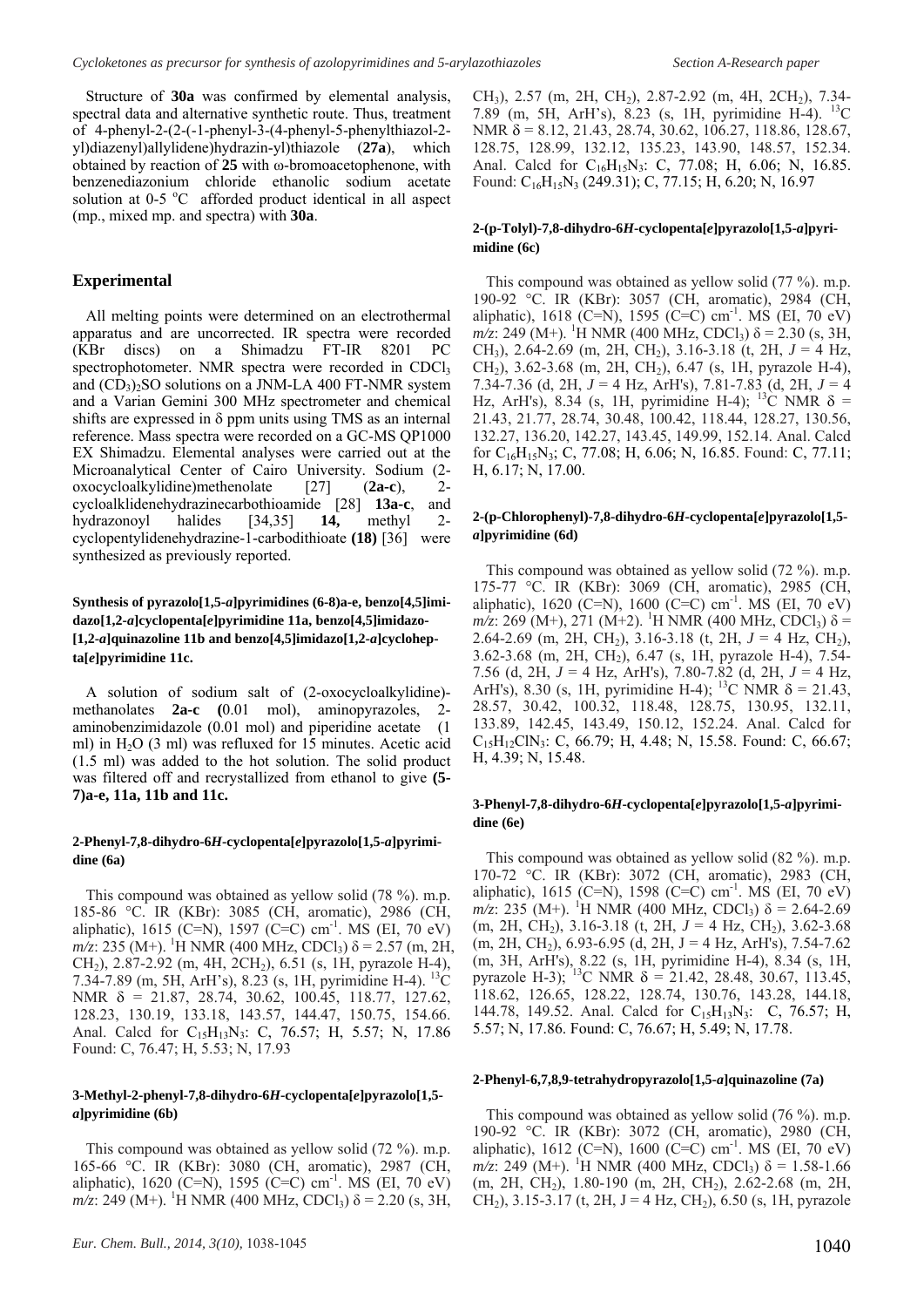H-4), 7.45-7.82 (m, 5H, ArH's), 8.32 (s, 1H, pyrimidine H-4), <sup>13</sup>C NMR  $\delta$  = 21.67, 23.20, 24.56, 38.63, 100.12, 115.23, 127.40, 128.15, 130.21, 132.98, 142.52, 150.97, 153.27. Anal. Calcd for  $C_{16}H_{15}N_3$ : C, 77.08; H, 6.06; N, 16.85. Found: C, 76.87; H, 5.96; N, 16.78.

#### **3-Methyl-2-phenyl-6,7,8,9-tetrahydropyrazolo[1,5-***a***]quinazoline**

This compound was obtained as yellow solid (76 %). m.p. 160-61 °C. IR (KBr): 3057 (CH, aromatic), 2982 (CH, aliphatic), 1615 (C=N), 1594 (C=C) cm<sup>-1</sup>. MS (EI, 70 eV)  $m/z$ : 263 (M+). <sup>1</sup>H NMR (400 MHz, CDCl<sub>3</sub>) δ = 1.58-1.66 (m, 2H, CH<sub>2</sub>), 1.80-190 (m, 2H, CH<sub>2</sub>), 2.47 (s, 3H, CH<sub>3</sub>), 2.62-2.68 (m, 2H, CH<sub>2</sub>), 3.15-3.17 (t, 2H, J = 4 Hz, CH<sub>2</sub>), 7.24-7.36 (m, 3H, ArH's), 7.81-7.83 (d, 2H, J= 4 Hz, ArH's), 8.25 (s, 1H, Pyrimidine H-4), <sup>13</sup>C NMR  $\delta$  = 8.12, 21.67, 23.21, 24.56, 38.63, 105.18, 115.23, 128.75, 128.89, 131.79, 135.23, 146.12, 149.31, 153.45. Anal. Calcd for  $C_{17}H_{17}N_3$ (263.31): C, 77.54; H, 6.51; N, 15.96. Found: C, 77.67; H, 6.45; N, 15.78.

#### **2-(p-Tolyl)-6,7,8,9-tetrahydropyrazolo[1,5-***a***]quinazoline (7c)**

This compound was obtained as yellow solid (76 %). m.p. 170-72 °C. IR (KBr): 3057 (CH, aromatic), 2982 (CH, aliphatic), 1615 (C=N), 1594 (C=C) cm<sup>-1</sup>. MS (EI, 70 eV)  $m/z$ : 263 (M+). <sup>1</sup>H NMR (400 MHz, CDCl<sub>3</sub>) δ = 1.58-1.66 (m, 2H, CH<sub>2</sub>), 1.80-190 (m, 2H, CH<sub>2</sub>), 2.28 (s, 3H, CH<sub>3</sub>), 2.62-2.68 (m, 2H, CH<sub>2</sub>), 3.15-3.17 (t, 2H, J = 4 Hz, CH<sub>2</sub>), 6.48 (s, 1H, pyrazole H-4), 7.34-7.36 (d, 2H, ArH's), 7.81- 7.83 (d, 2H, J= 4 Hz, ArH's), 8.35 (s, 1H, pyrimidine H-4), <sup>13</sup>C NMR  $\delta$  = 21.67, 21.88, 23.32, 24.67, 38.63, 100.20, 115.32, 128.26, 130.65, 132.24, 135.19, 124.52, 145.37, 150.97, 153.18. Anal. Calcd for  $C_{17}H_{17}N_3$  (263.31): C, 77.54; H, 6.51; N, 15.96. Found: C, 77.59; H, 6.57; N, 15.89.

#### **2-(4-Chlorophenyl)-6,7,8,9-tetrahydropyrazolo[1,5-***a***]quinazoline (7d)**

This compound was obtained as yellow solid (76 %). m.p. 180-82 °C. IR (KBr): 3057 (CH, aromatic), 2982 (CH, aliphatic), 1615 (C=N), 1594 (C=C) cm<sup>-1</sup>. MS (EI, 70 eV)  $m/z$ : 283 (M+). <sup>1</sup>H NMR (400 MHz, CDCl<sub>3</sub>) δ = 1.58-1.66 (m, 2H, CH2), 1.80-190 (m, 2H, CH2), 2.62-2.68 (m, 2H, CH<sub>2</sub>), 3.15-3.17 (t, 2H, J = 4 Hz, CH<sub>2</sub>), 6.48 (s, 1H, pyrazole H-4), 7.64-7.66 (d, 2H, ArH's), 7.80-7.82 (d, 2H, J= 4 Hz, ArH's), 8.32 (s, 1H, Pyrimidine H-4), <sup>13</sup>C NMR  $\delta = 21.67$ , 23.30, 24.56, 38.63, 100.20, 115.32, 128.57, 130.64, 131.98, 133.76, 142.28, 145.13, 150.78, 153.27. Anal. Calcd for C16H14ClN3: 283.76: C, 67.72; H, 4.97; N, 14.81. Found: C, 67.65; H, 5.00; N, 14.76.

#### **3-Phenyl-6,7,8,9-tetrahydropyrazolo[1,5-***a***]quinazoline (7e)**

This compound was obtained as yellow solid (76 %). m.p. 170-72 °C. IR (KBr): 3057 (CH, aromatic), 2982 (CH, aliphatic), 1615 (C=N), 1594 (C=C) cm<sup>-1</sup>. MS (EI, 70 eV)  $m/z$ : 249 (M+). <sup>1</sup>H NMR (400 MHz, CDCl<sub>3</sub>) δ = 1.58-1.66 (m, 2H, CH2), 1.80-190 (m, 2H, CH2), 2.62-2.68 (m, 2H, CH<sub>2</sub>), 3.15-3.17 (t, 2H, J = 4 Hz, CH<sub>2</sub>), 7.64-7.82 (m, 5H, ArH's), 8.32 (s, 1H, pyrimidine H-4), 8.34 (s, 1H, pyrazole

H-3), <sup>13</sup>C NMR  $\delta$  = 21.67, 23.45, 24.56, 38.63, 100.20, 115.32, 123.25, 127.42, 128.78, 131.26, 131.75, 133.27, 137.27, 149.68, 143.38, 145.13, 150.87, 152.35. Anal. Calcd for  $C_{16}H_{15}N_3$ : 249.14: C, 77.08; H, 6.06; N, 16.85. Found: C, 77.15; H, 5.89; N, 16.76.

#### **2-Phenyl-7,8,9,10-tetrahydro-6***H***-cyclohepta[***e***]pyrazolo[1,5-***a***] pyrimidine (8a)**

This compound was obtained as yellow solid (76 %). m.p. 155-56 °C. IR (KBr): 3057 (CH, aromatic), 2982 (CH, aliphatic), 1615 (C=N), 1594 (C=C) cm<sup>-1</sup>. MS (EI, 70 eV)  $m/z$ : 263 (M+). <sup>1</sup>H NMR (400 MHz, CDCl<sub>3</sub>) δ = 1.60-1.90  $(m, 4H, CH<sub>2</sub>), 2.70-2.80$  (d, 1H,  $J = 6$  Hz, CH<sub>2</sub>), 2.85 (t, 2H,  $J = 6$  Hz, CH<sub>2</sub>), 3.15 (d, 1H, CH), 3.5 (t, 2H,  $J = 6$  Hz, CH<sub>2</sub>), 6.50 (s, 1H, pyrazole H-4), 7.45-7.82 (m, 5H, ArH's), 8.30 (d, 1H,  $J = 6$ Hz, pyrimidine H-4). <sup>13</sup>C NMR $\delta$  = 23.12, 26.58, 28.13, 28.42, 29.15, 100.20, 115.12, 127.38, 128.27, 130.19, 133.25, 142.52, 145.35, 145.65, 151.78, 154.56. Anal. Calcd for  $C_{17}H_{17}N_3$ : 263.34: C, 77.54; H, 6.51; N, 15.96. Found: C, 77.45; H, 6.38; N, 16.10.

#### **3-Methyl-2-phenyl-7,8,9,10-tetrahydro-6***H***-cyclohepta[***e***]pyrazolo[1,5-***a***]pyrimidine (8b)**

This compound was obtained as yellow solid (76 %). m.p. 149-150 °C. IR (KBr): 3057 (CH, aromatic), 2982 (CH, aliphatic), 1615 (C=N), 1594 (C=C) cm<sup>-1</sup>. MS (EI, 70 eV)  $m/z$ : 277 (M+). <sup>1</sup>H NMR (400 MHz, CDCl<sub>3</sub>) δ = 1.60-1.90 (m, 4H, CH2), 2.20 (s, 3H, CH3), 2.70-2.80 (d, 1H, *J* = 6 Hz, CH2), 2.85 (t, 2H, *J* = 6 Hz, CH2), 3.15 (d, 1H, CH), 3.5 (t, 2H,  $J = 6$  Hz, CH<sub>2</sub>), 7.45-7.82 (m, 5H, ArH's), 8.30 (s, 1H, pyrimidine H-4). <sup>13</sup>C NMR  $\delta$  = 8.24, 23.11, 26.59, 28.23, 29.18, 105.27, 115.23, 126.76, 128.79, 129.Anal. Calcd for  $C_{18}H_{19}N_3$ : 277.16: C, 77.95; H, 6.90; N, 15.15. Found: C, 78.10; H, 6.78; N, 15.29.

#### **2-(p-Tolyl)-7,8,9,10-tetrahydro-6***H***-cyclohepta[***e***]pyrazolo[1,5** *a***]pyrimidine (8c)**

This compound was obtained as yellow solid (76 %). m.p. 160-61 °C. IR (KBr): 3057 (CH, aromatic), 2982 (CH, aliphatic), 1615 (C=N), 1594 (C=C) cm<sup>-1</sup>. MS (EI, 70 eV)  $m/z$ : 277 (M<sup>+</sup>). <sup>1</sup>H NMR (400 MHz, CDCl<sub>3</sub>)  $\delta = 1.60$ -1.90  $(m, 4H, CH<sub>2</sub>), 2.20$  (s, 3H, CH<sub>3</sub>), 2.70-2.80 (d, 1H,  $J = 6$  Hz, CH<sub>2</sub>), 2.85 (t, 2H,  $J = 6$  Hz, CH<sub>2</sub>), 3.15 (d, 1H, CH), 3.5 (t, 2H,  $J = 6$  Hz, CH<sub>2</sub>), 6.48 (s, 1H, pyrazole H-4), 7.34-7.36 (d, 2H, ArH's), 7.81-7.83 (d, 2H, J= 4 Hz, ArH's), 8.35 (s, 1H, pyrimidine H-4), <sup>13</sup>C NMR  $\delta$  = 21.77, 23.11, 26.57, 28.23, 29.18, 100.24, 115.31, 128.27, 130.65, 132.23, 138.30, 242.34, 145.30, 151.13, 154.65. Anal. Calcd for  $C_{18}H_{19}N_3$ (277.36): C, 77.95; H, 6.90; N, 15.15. Found: C, 77.84; H, 7.10; N, 14.98.

#### **2-(4-Chlorophenyl)-7,8,9,10-tetrahydro-6***H***-cyclohepta[***e***]pyrazolo[1,5-***a***]pyrimidine (8d)**

This compound was obtained as yellow solid (76 %). m.p. 160-61 °C. IR (KBr): 3057 (CH, aromatic), 2982 (CH, aliphatic), 1615 (C=N), 1594 (C=C) cm<sup>-1</sup>. MS (EI, 70 eV)  $m/z$ : 297 (M<sup>+</sup>), 299 (M+2). <sup>1</sup>H NMR (400 MHz, CDCl<sub>3</sub>) δ 1.60-1.90 (m, 4H, CH2), 2.70-2.80 (d, 1H, *J* = 6 Hz, CH2),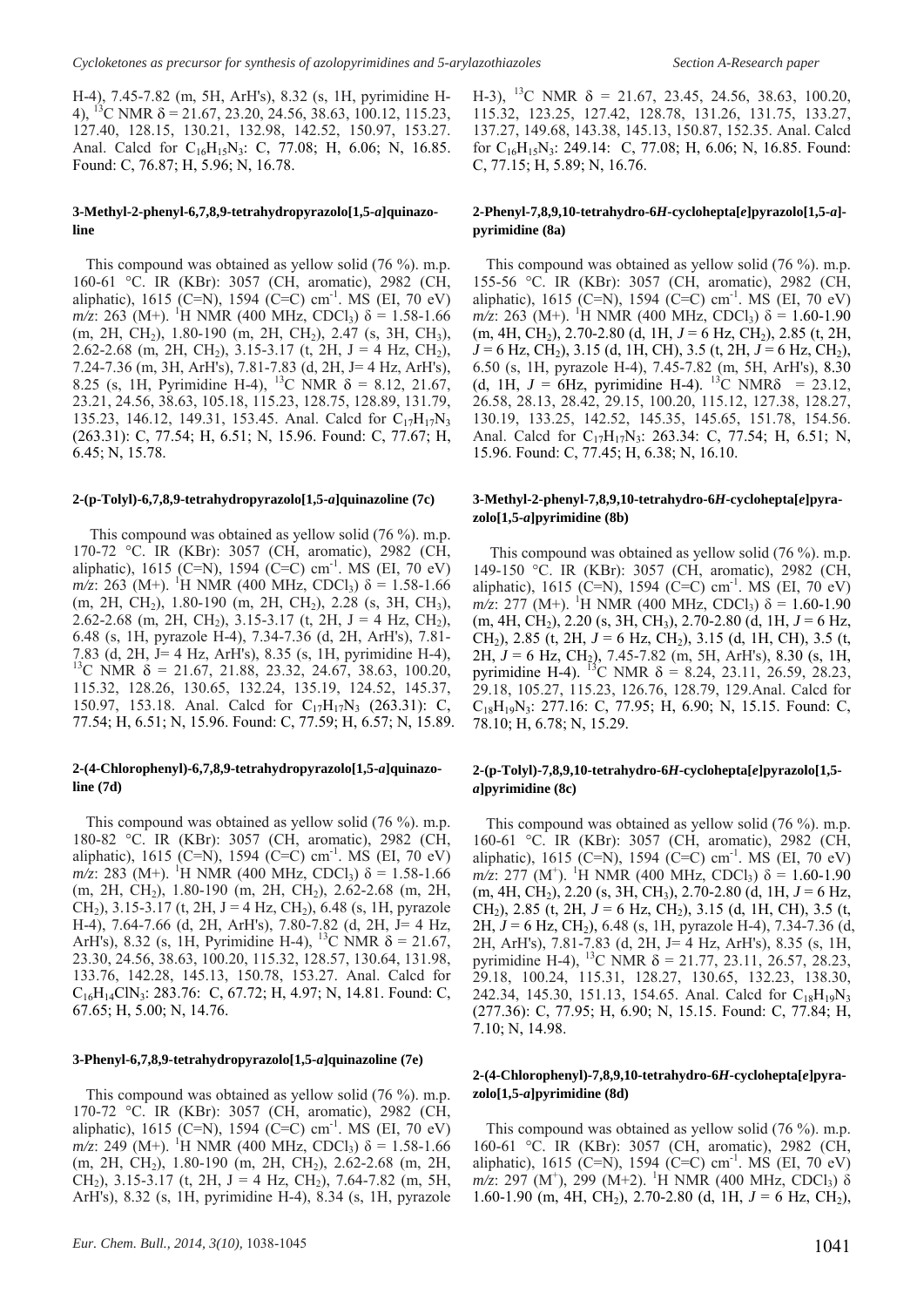2.85 (t, 2H,  $J = 6$  Hz, CH<sub>2</sub>), 3.15 (d, 1H, CH), 3.5 (t, 2H,  $J =$ 6 Hz, CH2), 6.48 (s, 1H, pyrazole H-4), 7.64-7.66 (d, 2H, ArH's), 7.80-7.82 (d, 2H, J= 4 Hz, ArH's), 8.32 (s, 1H, pyrimidine H-4), <sup>13</sup>C NMR  $\delta$  = 23.11, 26.63, 28.12, 28.48, 29.13, 100.32, 115.23, 128.84, 136.57, 131.92, 133.80, 142.35, 145.30, 151.52, 154.75. Anal. Calcd for C<sub>17</sub>H<sub>16</sub>ClN<sub>3</sub> (297.78): C, 68.57; H, 5.42; N, 14.11. Found: C, 68.75; H, 5.35; N, 14.24

#### **2-Phenyl-6,7,8,9-tetrahydro-5***H***-cyclohepta[***d***]pyrazolo[1,5-***a***] pyrimidine (8e)**

This compound was obtained as yellow solid (76 %). m.p. 170-72 °C. IR (KBr): 3057 (CH, aromatic), 2982 (CH, aliphatic), 1615 (C=N), 1594 (C=C) cm<sup>-1</sup>. MS (EI, 70 eV) *m/z*: 263 (M+). <sup>1</sup>H NMR (400 MHz, CDCl<sub>3</sub>) δ 1.60-1.90 (m, 4H, CH2), 2.70-2.80 (d, 1H, *J* = 6 Hz, CH2), 2.85 (t, 2H, *J* = 6 Hz, CH2), 3.15 (d, 1H, CH), 3.5 (t, 2H, *J* = 6 Hz, CH2), 7.64-7.82 (m, 5H, ArH's), 8.32 (s, 1H, pyrimidine H-4), 8.34 (s, 1H, pyrazole H-3), <sup>13</sup>C NMR  $\delta$  = 23.12, 26.62, 28.13, 28.42, 29.13, 100.20, 111.23, 126.68, 126.14, 128.74, 130.81, 144.72, 145.29, 147.29, 150.90. Anal. Calcd for C17H17N3: 263.34: C, 77.54; H, 6.51; N, 15.96. Found: C, 77.45; H, 6.37; N, 16.12

#### **2,3-Dihydro-1***H***-benzo[4,5]imidazo[1,2-***a***]cyclopenta[***e***]pyrimidine (11a)**

This compound was obtained as yellow solid (78 %). m.p. 185-87 °C. IR (KBr): 3085 (CH, aromatic), 2986 (CH, aliphatic), 1615 (C=N), 1597 (C=C) cm<sup>-1</sup>. MS (EI, 70 eV)  $m/\overline{z}$ : 209 (M+). <sup>1</sup>H NMR (400 MHz, CDCl<sub>3</sub>)  $\delta$  = 2.57 (m, 2H, CH2), 2.87-2.92 (m, 4H, 2CH2), 7.21-7.54 (m, 4H, ArH's), 8.33 (s, 1H, pyrimidine H-4). <sup>13</sup>C NMR  $\delta$  = 21.65, 30.98, 32.16, 113.46, 117.87, 118.42, 121.49, 123.79, 129.28, 145.62, 156.72, 158.44, 166.27. Anal. Calcd for  $C_{13}H_{11}N_3$ : C, 74.62; H, 5.30; N, 20.08. Found: C, 74.62; H, 5.29; N, 20.18

#### **1,2,3,4-tetrahydrobenzo[4,5]imidazo[1,2-***a***]quinazoline (11b)**

This compound was obtained as yellow solid (75 %). m.p. 202-204 °C. IR (KBr): 3085 (CH, aromatic), 2986 (CH, aliphatic), 1615 (C=N), 1597 (C=C) cm<sup>-1</sup>. MS (EI, 70 eV)  $m/z$ : 223 (M+). <sup>1</sup>H NMR (400 MHz, CDCl<sub>3</sub>) δ = 1.85-2.22 (m, 4H, 2CH2), 2.85-2.95 (m, 2H, CH2), 3.15-3.24 (m, 2H, CH2), 7.21-7.54 (m, 4H, ArH's), 8.21 (s, 1H, pyrimidine H-4). <sup>13</sup>C NMR  $\delta$  = 22.76, 23.40, 24.90, 38.65, 113.43, 114.65, 118.33, 121.49, 123.79, 128.94, 145.61, 147.51, 159.24, 160.27. Anal. Calcd for  $C_{14}H_{13}N_3$ : C, 75.31; H, 5.87; N, 18.82. Found: C, 75.28; H, 5.78; N, 18.68.

#### **2,3,4,5-tetrahydro-1***H***-benzo[4,5]imidazo[1,2-***a***]cyclohepta[***e***] pyrimidine (11c)**

This compound was obtained as yellow solid (75 %). m.p 220-22 °C. IR (KBr): 3085 (CH, aromatic), 2986 (CH, aliphatic), 1615 (C=N), 1597 (C=C) cm<sup>-1</sup>. MS (EI, 70 eV)  $m/z$ : 237 (M+). <sup>1</sup>H NMR (400 MHz, CDCl<sub>3</sub>) δ = 1.60-1.90  $(m, 4H, CH<sub>2</sub>), 2.70-2.80$  (d, 1H,  $J = 6$  Hz, CH<sub>2</sub>), 2.85 (t, 2H,  $J = 6$  Hz, CH<sub>2</sub>), 3.15 (d, 1H, CH), 3.5 (t, 2H,  $J = 6$  Hz, CH<sub>2</sub>),

7.21-7.54 (m, 4H, ArH's), 8.28 (s, 1H, pyrimidine H-4). <sup>13</sup>C NMR δ = 22.99, 26.52, 28.62, 28.58, 36.03, 113.42, 114.56, 121.49, 123.79, 128.58, 145.59, 145.59, 147.40, 160.11, 160.47. Anal. Calcd for C<sub>15</sub>H<sub>15</sub>N<sub>3</sub>: C, 75.92; H, 6.37; N, 17.71. Found: C, 76.12; H, 6.29; N, 17.82.

#### **Synthesis of 5-arylthiazole derivatives (20-22)a-d**

*Method A:* A mixture of thiosemicarbazide **13a-c** (5 mmol) and the appropriate hydrazonoyl halides **14a-c** (5 mmol) in ethanol (20 mL) containing triethylamine (5 mmol, 0.75 mL) was refluxed for 4h, allowed to cool and the solid formed was filtered off, dried and recrystallized from acetic acid to give **(20-22)a-d**.

*Method B*: To a appropriate of **24a-c** (5 mmol) in ethanol (30 mL) was added sodium acetate trihydrate (1.3 g, 5 (50 IIIL) was added socially accurate thingulate  $(1.5 \text{ g}, 5 \text{ mm})$ ), and the mixture was cooled to 0-5 C in an ice bath. To the resulting cold solution was added portionwise a cold solution of arenediazonium chloride [prepared by diazotizing the appropriate of aniline, 4-methylaniline, 4 chloroaniline (5 mmol) dissolved in hydrochloric acid (6 M, 3 mL) with a solution of sodium nitrite (0.35 g, 5 mmol) in water (3 mL)]. After complete addition of the diazonium chloride, the reaction mixture was stirred for a further 30 min in an ice bath. The solid that separated was filtered off, washed with water and finally recrystallized from ethanol to give proved to be identical in all aspects (mp, mixed mp and spectra) with compound **(20-22)a-d** which obtained from method A.

#### **2-(2-Cyclopentylidenehydrazinyl)-4-phenyl-5-(phenyldiazenyl)thiazole (20a)**

This compound was obtained as brown solid (75 %). m.p. 190-93 °C. IR (KBr): 3320 (NH), 3085 (CH, aromatic), 2986 (CH, aliphatic), 1615 (C=N), 1597 (C=C) cm-1. MS (EI, 70 eV)  $m/z$ : 361 (M+). <sup>1</sup>H NMR (400 MHz, CDCl<sub>3</sub>) δ = 1.83-1.97 (m, 4H, 2CH2), 2.53 (t, 2H, *J* = 4 Hz, CH2), 2.66 (t, 2H, CH2), 7.21-8.12 (m, 10H, ArH's), 12.21 (s, br., 1H, NH). <sup>13</sup>C NMR  $\delta$  = 24.90, 24.92, 30.10, 32.26, 107.70, 121.47, 126.89, 128.83, 129.14, 129.15, 130.41, 133.95, 136.75, 155.37, 173.78, 174.12, Anal. Calcd for  $C_{20}H_{19}N_5S$ : C, 66.46; H, 5.30; N, 19.37; S, 8.87. Found: C, 66.54; H, 5.18; N, 19.29; S, 8.78

#### **2-(2-Cyclopentylidenehydrazinyl)-5-(phenyldiazenyl)-4-(p-tolyl)thiazole (20b)**

This compound was obtained as brown solid (82 %). m.p. 176-78 °C. IR (KBr): 3085 (CH, aromatic), 2986 (CH, aliphatic), 1615 (C=N), 1597 (C=C) cm<sup>-1</sup>. MS (EI, 70 eV)  $m/z$ : 375 (M+). <sup>1</sup>H NMR (400 MHz, CDCl<sub>3</sub>) δ = 1.83-1.97 (m, 4H, 2CH<sub>2</sub>), 2.34 (s, 3H, CH<sub>3</sub>), 2.53 (t, 2H,  $J = 4$  Hz,  $CH<sub>2</sub>$ ), 2.66 (t, 2H, CH<sub>2</sub>), 7.38-8.15 (m, 9H, ArH's), 12.21 (s, br., 1H, NH). <sup>13</sup>C NMR  $\delta$  = 21.41, 24.90, 24.92, 30.11, 32.26, 107.70, 121.67, 126.97, 128.88, 129.14, 129.18, 133.94, 136.76, 137.11, 152.46, 173.82, 174.12, Anal. Calcd for  $C_{21}H_{21}N_5S$ : C, 67.17; H, 5.64; N, 18.65; S, 8.54. Found: C, 67.17; H, 5.49; N, 18.56; S, 8.45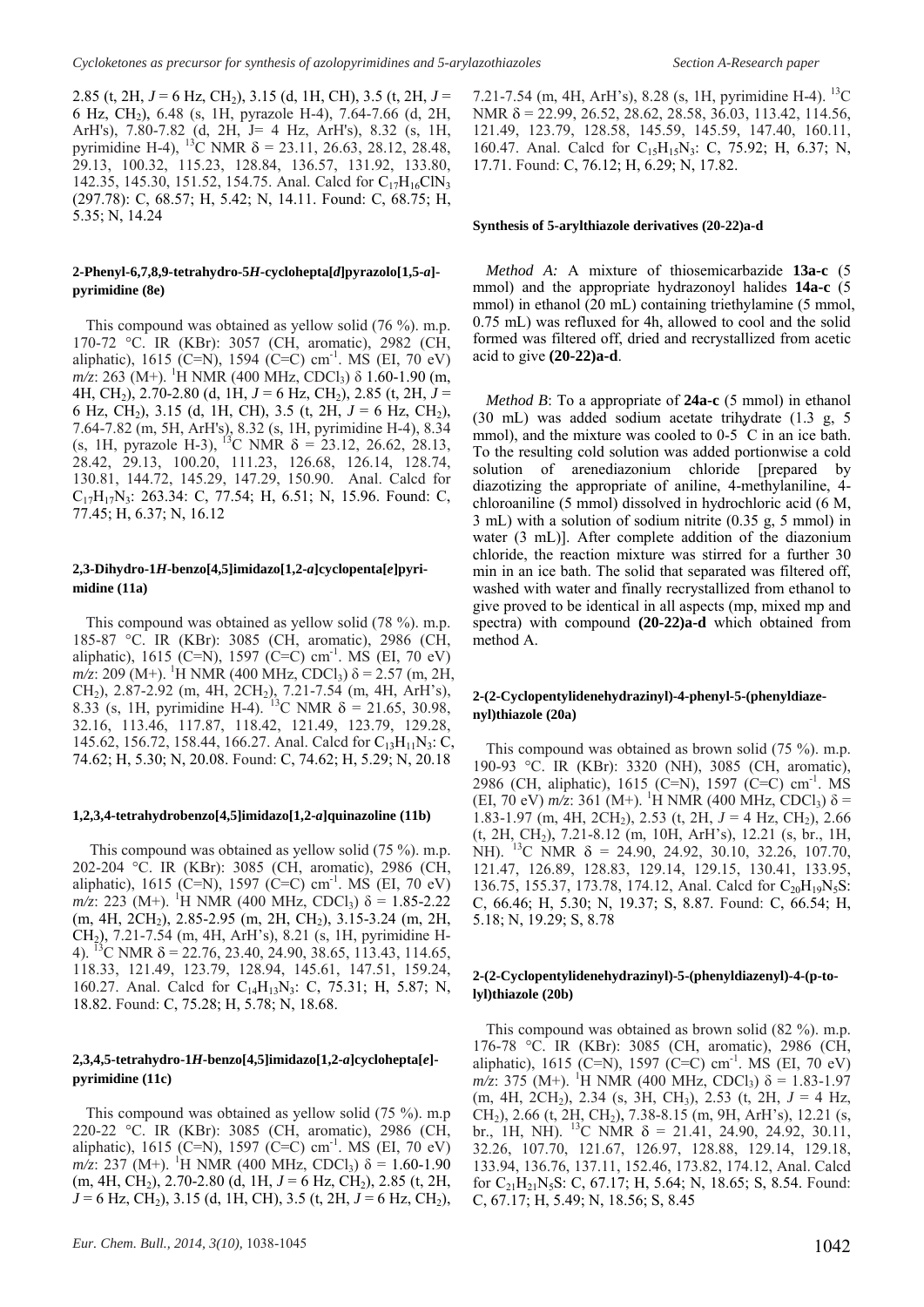#### **4-(4-Chlorophenyl)-2-(2-cyclopentylidenehydrazinyl)-5-(phenyldiazenyl)thiazole (20c)**

This compound was obtained as brown solid (77 %). m.p. 180-81 °C. IR (KBr): 3085 (CH, aromatic), 2986 (CH, aliphatic), 1615 (C=N), 1597 (C=C) cm<sup>-1</sup>. MS (EI, 70 eV) *m/z*: 395 (M+), 397 (M+2). <sup>1</sup>H NMR (400 MHz, CDCl<sub>3</sub>) δ 1.83-1.97 (m, 4H, 2CH<sub>2</sub>), 2.53 (t, 2H,  $J = 4$  Hz, CH<sub>2</sub>), 2.66  $(t, 2H, CH<sub>2</sub>)$ , 7.38-8.15 (m, 9H, ArH's), 12.21 (s, br., 1H, NH). Anal. Calcd for  $C_{20}H_{18}CN_5S$  (395.91); C, 60.67; H, 4.58; N, 17.69; S, 8.10. Found: C, 60.72; H, 4.49; N, 17.75; S, 8.22

#### **2-(2-Cyclopentylidenehydrazinyl)-4-methyl-5-(phenyldiazenyl) thiazole (20d)**

This compound was obtained as brown solid (72 %). m.p. 205-207 °C. IR (KBr): 3085 (CH, aromatic), 2986 (CH, aliphatic), 1615 (C=N), 1597 (C=C) cm<sup>-1</sup>. MS (EI, 70 eV)  $m/z$ : 299 (M+). <sup>1</sup>H NMR (400 MHz, CDCl<sub>3</sub>) δ = 1.83-1.97 (m, 4H, 2CH<sub>2</sub>), 2.50 (s, 3H, CH<sub>3</sub>), 2.53 (t, 2H,  $J = 4$  Hz,  $CH<sub>2</sub>$ ), 2.66 (t, 2H, CH<sub>2</sub>), 7.38-8.15 (m, 5H, ArH's), 12.21 (s, br., 1H, NH). <sup>13</sup>C NMR  $\delta$  = 12.84, 24.90, 24.92, 30.11, 32.26, 114.40, 121.72, 129.15, 129.65, 130.23, 154.90, 166.98, 173.85, Anal. Calcd for C<sub>15</sub>H<sub>17</sub>N<sub>5</sub>S: C, 60.18; H, 5.72; N, 23.39; S, 10.71. Found: C, 60.18; H, 5.72; N, 23.39; S, 10.71

#### **2-(2-Cyclohexylidenehydrazinyl)-4-phenyl-5-(phenyldiazenyl) thiazole (21a)**

This compound was obtained as orange solid (76 %). m.p. 178-80 °C. IR (KBr): 3085 (CH, aromatic), 2986 (CH, aliphatic), 1615 (C=N), 1597 (C=C) cm<sup>-1</sup>. MS (EI, 70 eV)  $m/z$ : 375 (M+). <sup>1</sup>H NMR (400 MHz, CDCl<sub>3</sub>)  $\delta$  1.69-1.80 (m, H NMR (400 MHz, CDCl3) δ 1.69-1.80 (m, 6H, 3CH2), 2.41 (t, 2H, *J* = 4 Hz, CH2), 2.65 (t, 2H, CH2), 7.12-8.15 (m, 10H, ArH's), 12.21 (s, br., 1H, NH).  $^{13}C$ NMR δ = 26.99, 27.15, 27.95, 31.11, 31.76, 107.70, 121.47, 126.89, 128.83, 129.14, 129.15, 130.41, 133.94, 136.78, 155.37, 173.97, 196.65, Anal. Calcd for  $C_{21}H_{21}N_5S$ : C, 67.17; H, 5.64; N, 18.65; S, 8.54. Found: C, 67.04; H, 5.52; N, 18.57; S, 8.47

#### **2-(2-Cyclohexylidenehydrazinyl)-5-(phenyldiazenyl)-4-(p-tolyl)thiazole (21b)**

This compound was obtained as brown solid (79 %). m.p. 165-67 °C. IR (KBr): 3085 (CH, aromatic), 2986 (CH, aliphatic), 1615 (C=N), 1597 (C=C) cm<sup>-1</sup>. MS (EI, 70 eV)  $m/z$ : 389 (M+). <sup>1</sup>H NMR (400 MHz, CDCl<sub>3</sub>) δ = 1.69-1.80 (m, 6H, 3CH<sub>2</sub>), 2.45 (s, 3H, CH<sub>3</sub>), 2.41 (t, 2H,  $J = 4$  Hz, CH<sub>2</sub>), 2.65 (t, 2H, CH<sub>2</sub>), 7.12-8.15 (m, 9H, ArH's), 12.10 (s, br., 1H, NH). <sup>13</sup>C NMR  $\delta$  = 21.41, 25.99, 27.15, 27.98, 31.11, 31.76, 107.70, 121.87, 126.97, 128.83, 129.14, 129.17, 133.98, 136.76, 137.12, 152.46, 174.12, 196.65, Anal. Calcd for  $C_{22}H_{23}N_{5}S$ : C, 67.84; H, 5.95; N, 17.98; S, 8.23. Found: C, 67.76; H, 6.10; N, 18.08; S, 8.32

### **4-(4-Chlorophenyl)-2-(2-cyclohexylidenehydrazinyl)-5-(phenyldiazenyl)thiazole (21c)**

This compound was obtained as brown solid (79 %). m.p. 171-74 °C. IR (KBr): 3085 (CH, aromatic), 2986 (CH, aliphatic), 1615 (C=N), 1597 (C=C) cm<sup>-1</sup>. MS (EI, 70 eV)  $m/z$ : 409 (M+), 411 (M+2). <sup>1</sup>H NMR (400 MHz, CDCl<sub>3</sub>) δ = 1.69-1.80 (m, 6H, 3CH<sub>2</sub>), 2.41 (t, 2H,  $J = 4$  Hz, CH<sub>2</sub>), 2.65 (t, 2H, CH2), 7.12-8.15 (m, 9H, ArH's), 12.10 (s, br., 1H, NH). <sup>13</sup>C NMR  $\delta$  = 26.12, 27.15, 27.98, 31.11, 31.75, 107.70, 125.99, 126.97, 127.12, 128.79, 129.15, 133.94, 136.76, 138.99, 155.14, 174.12, 196.65, Anal. Calcd for C<sub>21</sub>H<sub>20</sub>ClN<sub>5</sub>S (409.93); C, 61.53; H, 4.92; N, 17.08; S, 7.82. Found: 409.93: C, 61.46; H, 4.86; N, 17.12; S, 7.78

#### **2-(2-Cyclohexylidenehydrazinyl)-4-methyl-5-(phenyldiazenyl)thiazole (21d)**

This compound was obtained as orange solid (79 %). m.p. 185-88 °C. IR (KBr): 3085 (CH, aromatic), 2986 (CH, aliphatic), 1615 (C=N), 1597 (C=C) cm<sup>-1</sup>. MS (EI, 70 eV)  $m/z$ : 313 (M+). <sup>1</sup>H NMR (400 MHz, CDCl<sub>3</sub>) δ = 1.69-1.80 (m, 6H, 3CH2), 2.41 (t, 2H, *J* = 4 Hz, CH2), 2.49 (s, 3H, CH3), 2.65 (t, 2H, CH2), 7.12-7.38 (m, 5H, ArH's), 12.00 (s, br., 1H, NH). <sup>13</sup>C NMR  $\delta$  = 12.94, 26.14, 27.15, 27.98, 31.11, 31.76, 114.40, 121.71, 129.15, 129.56, 130.41, 154.90, 167.12, 196.65, Anal. Calcd for  $C_{16}H_{19}N_5S$ (313.42): C, 61.31; H, 6.11; N, 22.34; S, 10.23. Found: C, 61.21; H, 6.00; N, 22.45; S, 10.19

#### **2-(2-Cycloheptylidenehydrazinyl)-4-phenyl-5-(phenyldiazenyl)thiazole (22a)**

This compound was obtained as orange solid (82 %). m.p. 178-80 °C. IR (KBr): 3085 (CH, aromatic), 2986 (CH, aliphatic), 1615 (C=N), 1597 (C=C) cm<sup>-1</sup>. MS (EI, 70 eV)  $m/z$ : 389 (M+). <sup>1</sup>H NMR (400 MHz, CDCl<sub>3</sub>) δ = 1.50-1.54  $(m, 4H, 2CH<sub>2</sub>)$ , 1.68-1.69  $(m, 2H, CH<sub>2</sub>)$ , 2.17-2.18  $(m, 2H,$ CH<sub>2</sub>), 2.24-2.26 (m, 2H, CH<sub>2</sub>), 2.45-2.48 (m, 2H, CH<sub>2</sub>), 7.12-8.22 (m, 10H, ArH's), 12.00 (s, br., 1H, NH). NMR δ = 22.25, 28.99, 29.80, 37.30, 107.40, 121.41, 126.87, 128.82, 129.14, 129.15, 130.41, 133.94, 136.76, 155.38, 173.99, 186.89, Anal. Calcd for  $C_{22}H_{23}N_5S$  (389.52): C, 67.84; H, 5.95; N, 17.98; S, 8.23. Found: C, 67.78; H, 6.05; N, 18.10; S, 8.32

#### **2-(2-Cycloheptylidenehydrazinyl)-5-(phenyldiazenyl)-4-(***p***-tolyl)thiazole (22b)**

This compound was obtained as orange solid (82 %). m.p. 176-78 °C. IR (KBr): 3085 (CH, aromatic), 2986 (CH, aliphatic), 1615 (C=N), 1597 (C=C) cm<sup>-1</sup>. MS (EI, 70 eV)  $m/z$ : 403 (M+). <sup>1</sup>H NMR (400 MHz, CDCl<sub>3</sub>) δ = 1.50-1.54  $(m, 4H, 2CH<sub>2</sub>)$ , 1.68-1.69  $(m, 2H, CH<sub>2</sub>)$ , 2.17-2.18  $(m, 2H,$  $CH<sub>2</sub>$ ), 2.24-2.26 (m, 2H, CH<sub>2</sub>), 2.45-2.48 (m, 2H, CH<sub>2</sub>), 7.12-8.23 (m, 9H, ArH's), 12.00 (s, br., 1H, NH). 13C NMR  $\delta = 21.23, 22.25, 28.99, 29.80, 37.30, 107.60, 121.67,$ 126.89, 129.83, 129.14, 129.17, 133.94, 136.76, 137.15, 152.46, 174.12, 186.97, Anal. Calcd for  $C_{23}H_{25}N_5S$ : 68.46; H, 6.24; N, 17.35; S, 7.95. Found: C, 68.38; H, 6.30; N, 17.51; S, 7.86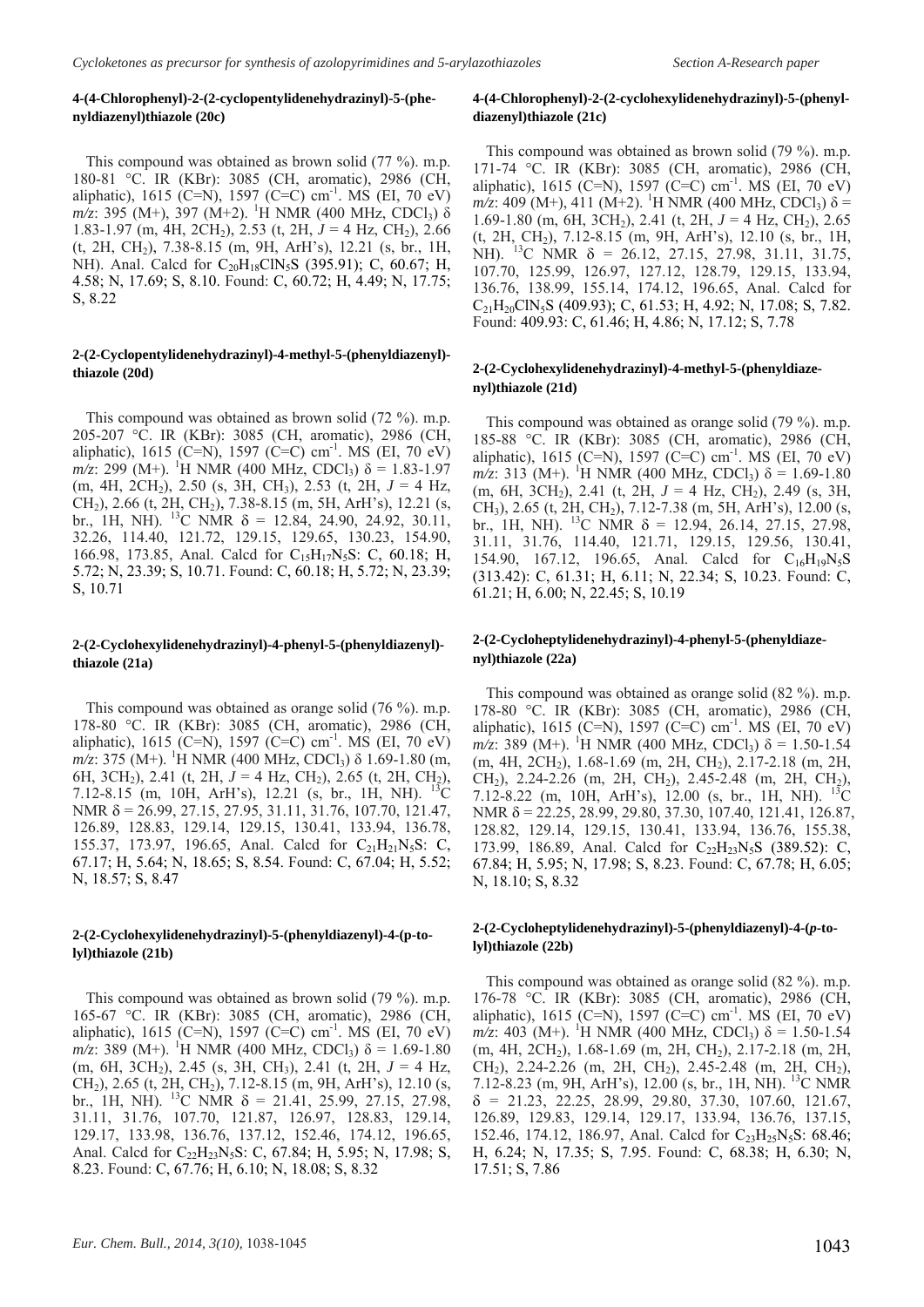#### **4-(4-Chlorophenyl)-2-(2-cycloheptylidenehydrazinyl)-5-(phenyldiazenyl)thiazole (22c)**

This compound was obtained as orange solid (82 %). m.p. 185-88 °C. IR (KBr): 3085 (CH, aromatic), 2986 (CH, aliphatic), 1615 (C=N), 1597 (C=C) cm<sup>-1</sup>. MS (EI, 70 eV)  $m/z$ : 423 (M+), 425 (M+2). <sup>1</sup>H NMR (400 MHz, CDCl<sub>3</sub>) δ = 1.50-1.54 (m, 4H, 2CH2), 1.68-1.69 (m, 2H, CH2), 2.17-2.18 (m, 2H, CH2), 2.24-2.26 (m, 2H, CH2), 2.45-2.48 (m, 2H, CH<sub>2</sub>), 7.12-8.23 (m, 9H, ArH's), 12.00 (s, br., 1H, NH). <sup>13</sup>C NMR  $\delta$  = 22.25, 29.11, 29.80, 37.30, 107.70, 125.99, 126.89, 127.11, 128.83, 129.14, 133.93, 136.67, 138.98, 155.14, 173.99, 186.89, Anal. Calcd. for C<sub>22</sub>H<sub>22</sub>ClN<sub>5</sub>S: C, 62.33; H, 5.23; 16.52; S, 7.56. Found: C, 62.41; H, 5.32; 16.48; S, 7.65

#### **2-(2-Cycloheptylidenehydrazinyl)-4-methyl-5-(phenyldiazenyl)thiazole (22d)**

This compound was obtained as orange solid (82 %). m.p. 142-44 °C. IR (KBr): 3085 (CH, aromatic), 2986 (CH, aliphatic), 1615 (C=N), 1597 (C=C) cm<sup>-1</sup>. MS (EI, 70 eV)  $m/z$ : 427 (M+). <sup>1</sup>H NMR (400 MHz, CDCl<sub>3</sub>)  $\delta = 1.50$ -1.54 (m, 4H, 2CH<sub>2</sub>), 1.68-1.69 (m, 2H, CH<sub>2</sub>), 2.17-2.18 (m, 2H, CH2), 2.24-2.26 (m, 2H, CH2), 2.34 (s, 3H, CH3), 2.44-2.47 (m, 2H, CH2), 7.12-8.23 (m, 5H, ArH's), 12.00 (s, br., 1H, NH). <sup>13</sup>C NMR  $\delta$  = 12.92, 22.25, 29.12, 29.81, 37.30, 114.48, 121.72, 129.15, 129.65, 130.39, 154.88, 186.97, Anal. Calcd. for C<sub>17</sub>H<sub>21</sub>N<sub>5</sub>S (327.45): C, 62.36; H, 6.46; N, 21.39; S, 9.79. Found: C, 62.28; H, 6.37; N, 21.52; S, 9.68

#### **2,2'-(1-phenylpropane-1,3-diylidene)bis(hydrazine-1-carbothioamide) (25).**

A mixture of sodium 3-oxo-3-phenylprop-1-en-1-olate (1.7 g, 10 mmol) thiosemicarbazide (0.91 g, 10 mmol) and piperidine acetate  $(1 \text{ ml})$  in H<sub>2</sub>O (3 ml) was refluxed for 15 minutes. Acetic acid (1.5 ml) was added to the hot solution. The solid product was filtered off and recrystallized from ethanol to give product identical in all aspect (mp., mixed mp., and spectra) with 2,2'-(1-phenylpropane-1,3 diylidene)bis(hydrazine-1-carbothioamide) (**25**) which prepared via reaction of thiosemicarbazide with 3-oxo-3 phenylpropanal.<sup>33</sup>

**4-Phenyl-2-(2-(1-phenyl-3-((4-phenylthiazol-2-yl)diazenyl)allylidene)hydrazinyl)-thiazole (27), 4-phenyl-2-(2-(1-phenyl-3-(4 phenyl-5-(phenyldiazenyl)thiazol-2-yl)diazenyl)allylidene)hydrazinyl)-5-(phenyldiazenyl)thiazole (30a) and 4-methyl-2-(2-(3- ((4-methyl-5-(phenyldiazenyl)thiazol-2-yl)diazenyl)-1-phenylallylidene)-hydrazinyl)-5-(phenyldiazenyl)thiazole (30b).** 

A mixture of 2,2'-(1-phenylpropane-1,3diylidene)bis(hydrazine-1-carbothioamide) **(25**) (1.47 g, 5 mmol), the appropriate of ω-bromoacetophenone, 2-oxo-N,2-diphenylacetohydrazonoyl bromide or 2-oxo-Nphenylpropanehydrazonoyl chloride and triethylamine (5 mmol) in ethanol (15 mL) was refluxed for 2 h. The solid which precipitated after cooling was collected and recrystallized from proper solvent afforded **27**, **30a** and **30b**, respectively.

#### **4-Phenyl-2-(2-(1-phenyl-3-((4-phenylthiazol-2-yl)diazenyl) allylidene)hydrazinyl)-thiazole (27)**

This compound was obtained as pale brown solid (77 %). m.p. 175-787 °C (from ethanol). IR (KBr): 3085 (CH, aromatic), 2986 (CH, aliphatic), 1615 (C=N), 1597 (C=C) cm<sup>-1</sup>. MS (EI, 70 eV)  $m/z$ : 492 (M+). <sup>1</sup>H NMR (400 MHz, CDCl3) δ = 5.31 (d, 1H, CH=CH), 5.85 (d, 1H, CH=CH), 7.27-7.98 (m, 17H, (3x 5) ArH's and 2 thiazole H-5) and 12.15 (s, br, 1H, NH). <sup>13</sup>C NMR  $\delta$  = 105.34, 110.12, 116.71, 126.48, 127.45, 127.60, 127.91, 128.20, 128.30, 128.87, 135.45, 135.68, 136.47, 152.67, 155.28, 156.75, 167.53, 170.24, 171.32, Anal. Calcd. for C<sub>27</sub>H<sub>20</sub>N<sub>6</sub>S<sub>2</sub>: C, 65.83; H, 4.09; N, 17.06; S, 13.02. Found: C, 65.72; H, 4.17; N, 16.89; S, 13.00

#### **4-Phenyl-2-(2-(1-phenyl-3-(4-phenyl-5-(phenyldiazenyl)thiazol-2-yl)diazenyl)-allylidene)hydrazinyl)-5-(phenyldiazenyl) thiazole (30a)**

This compound was obtained as orange solid (69 %). m.p. 208-209 °C (from acetic acid). IR (KBr): 3085 (CH, aromatic), 2986 (CH, aliphatic), 1615 (C=N), 1597 (C=C) cm-1. MS (EI, 70 eV) *m/z*: 700 (M+). <sup>1</sup> H NMR (400 MHz, CDCl3) δ = 5.31 (d, 1H, CH=CH), 5.85 (d, 1H, CH=CH), 7.17-7.88 (m, 25H, (5x 5) ArH's and 12.10 (s, br, 1H, NH).  $^{13}$ C NMR  $\delta$  = 106.54, 110.42, 112.76, 116.71, 119.98, 121.46, 126.88, 127.45, 127.86, 128.30, 128.83, 129.89, 130.41, 133.18, 134.43, 136.77, 137.00, 138.54, 155.20, 155.28, 158.37, 167.53, 171.33, 172.39, Anal. Calcd for  $C_{39}H_{28}N_{10}S_2$ : C, 66.84; H, 4.03; N, 19.99; S, 9.15. Found: C, 66.68; H, 4.12; N, 20.14; S, 9.28

#### **4-Methyl-2-(2-(3-((4-methyl-5-(phenyldiazenyl)thiazol-2-yl) diazenyl)-1-phenyl-allylidene)-hydrazinyl)-5-(phenyldiazenyl) thiazole (30b)**

This compound was obtained as orange solid (70 %). m.p. 220-22 °C (from acetic acid). IR (KBr): 3085 (CH, aromatic), 2986 (CH, aliphatic), 1615 (C=N), 1597 (C=C) cm<sup>-1</sup>. MS (EI, 70 eV)  $m/z$ : 576 (M+). <sup>1</sup>H NMR (400 MHz, CDCl<sub>3</sub>)  $\delta$  = 2.45 (s, 6H, 2CH<sub>3</sub>), 5.31 (d, 1H, CH=CH), 5.85 (d, 1H, CH=CH), 7.17-7.88 (m, 15H, (3x 5) ArH's and 12.10 (s, br, 1H, NH). <sup>13</sup>C NMR  $\delta$  = 12.94, 113.23, 112.99, 116.71, 119.79, 121.72, 127.91, 127.45, 128.30, 128.43, 129.15, 130.41, 138.44, 154.73, 154.90, 155.28, 164.34, 165.40, 167.53, Anal. Calcd for  $C_{29}H_{24}N_{10}S_2$ : C, 60.40; H, 4.19; N, 24.29; S, 11.12. Found: C, 60.40; H, 4.19; N, 24.29; S, 11.12

#### **Conclusion**

In conclusion, compounds of type 2 proved to be useful precursors for synthesis of various fused pyrimidines via their reactions with heterocyclic amines. Also, 2 reacted with thiosemicarbazones then with hydrazonoyl halides gave thiazole derivatives in good yields. The structures of the newly synthesized compounds were confirmed by spectral data and elemental analyses.